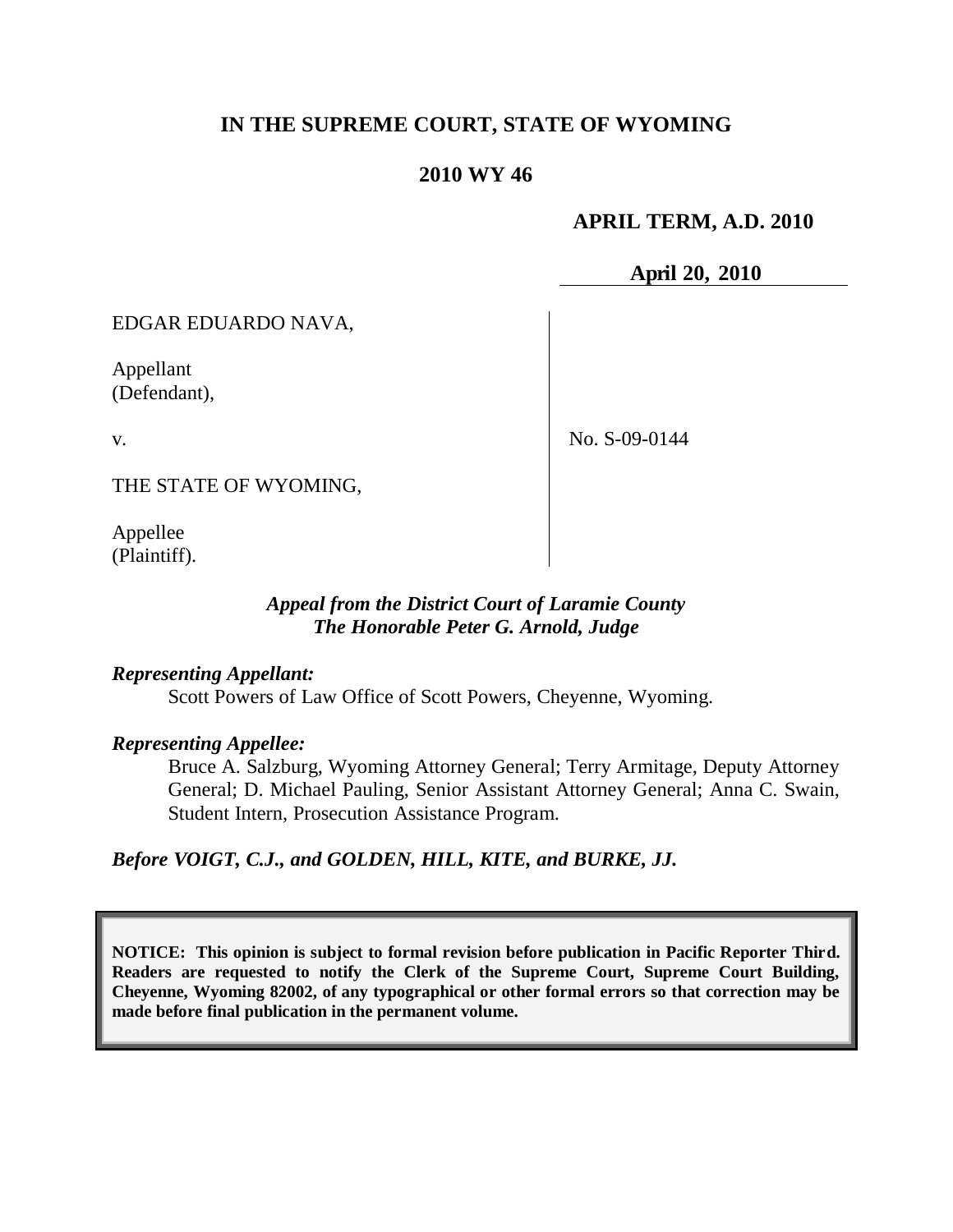### **VOIGT, Chief Justice.**

[¶1] Edgar Eduardo Nava (the appellant) appeals from his conviction for felony possession of a controlled substance. The appellant claims that the district court erred in denying his motion to suppress the evidence found in his car during a traffic stop. Specifically, he claims that he was subjected to custodial interrogation without first being given *Miranda* warnings and that his consent to the trooper"s questioning and subsequent search of his vehicle was not voluntary. Finding no error, we will affirm the decision of the district court.

#### **ISSUES**

[¶2] 1. Whether the appellant should have been given *Miranda* warnings before the trooper asked any further questions after the initial traffic stop?

2. Whether the appellant"s consent to further questioning and to the search of his vehicle was given voluntarily?

# **FACTS**

[¶3] On October 23, 2007, the appellant was stopped on Interstate 25 by a Wyoming Highway Patrol Trooper for speeding  $(81 \text{ mph in a } 75 \text{ mph zone}).$ <sup>1</sup> The trooper approached the appellant"s vehicle, advised him of the reason for the stop, and asked for his driver's license, insurance, and registration. As he approached the vehicle, the trooper noted that all of the vehicle"s windows were rolled about half-way down and he could smell the overpowering odor of air freshener coming from the vehicle. He was also confronted with a strong odor of cologne and noticed a bottle of cologne located on the center console. As the appellant was searching for the requested information, the trooper observed that the appellant"s hands were visibly shaking and he appeared extremely nervous.

[¶4] The trooper asked the appellant to accompany him to the trooper"s vehicle. Upon exiting his vehicle, the appellant rolled up all of the windows. Inside the patrol car, the appellant remained "considerably nervous," with his legs constantly moving and his hands shaking. This nervous behavior persisted through the entire stop. When asked about the nature of his trip, the appellant responded that he and his girlfriend, who was the passenger in the vehicle, were travelling to St. Louis, Missouri, to visit his family. However, a short time later, the appellant stated that he was going to Kansas City, Missouri. The appellant also told the trooper that he was a firefighter and had finished

 $1$  No video or audio recording of this traffic stop is available as the recording equipment was in for repair at the time.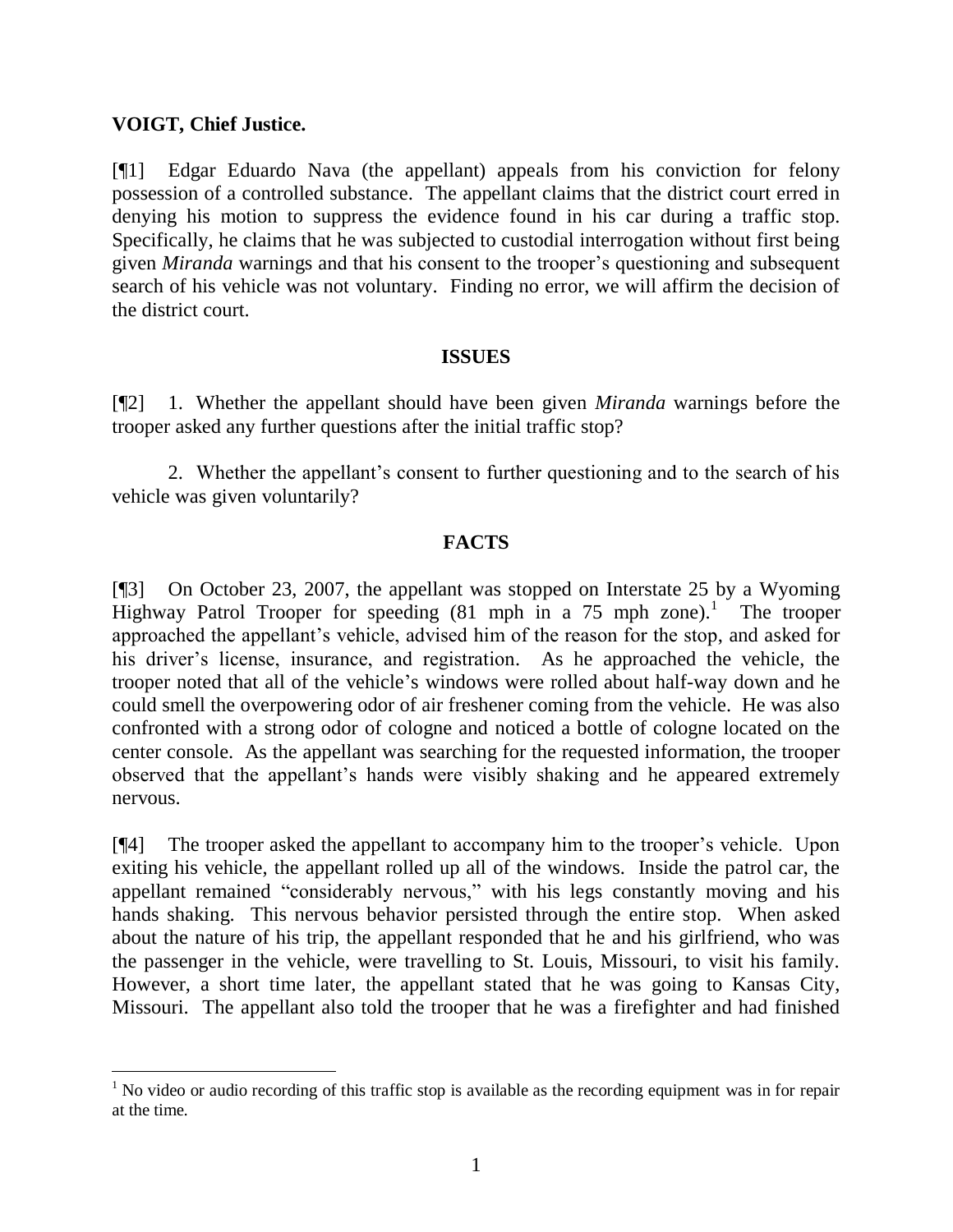work for the year because the fire season was over. The trooper asked the appellant if he had been watching the news, noting that about a quarter of California was reportedly on fire at the time. The appellant did not respond to this comment.

[¶5] The trooper issued a warning citation, returned the appellant"s paperwork and told him he was free to go. The appellant then exited the patrol car and started walking toward his vehicle. At this time, the trooper exited his vehicle and asked the appellant if he could ask some more questions. The trooper told the appellant that he did not have to answer any more questions, but the appellant, without hesitation, said it was "okay" for the trooper to ask more questions. The trooper then told the appellant that he wanted to clarify where exactly he was going. The appellant stated that he was going to St. Louis. The trooper then asked the appellant if he had any marijuana, cocaine, or methamphetamine in his vehicle. The appellant said no, and offered to allow the trooper to search his suitcase. The trooper then asked if the appellant was carrying large amounts of cash, and the appellant responded that he had \$1,500 in his pocket for gas money. The trooper then asked for permission to search the vehicle and the appellant told the trooper to go ahead. Upon receiving permission to search, the trooper directed the passenger to exit the vehicle. The trooper opened the suitcase the appellant specifically stated he could search, and underneath the clothes were several bags of high-grade marijuana.

[¶6] The appellant was charged with one count of felony possession of a controlled substance, in violation of Wyo. Stat. Ann. § 35-7-1031(c)(iii) (LexisNexis 2009), and one count of possession with intent to deliver marijuana, in violation of Wyo. Stat. Ann. § 35- 7-1031(a)(ii) (LexisNexis 2009). The appellant filed a motion to suppress evidence, which motion was denied. The parties subsequently entered into a conditional guilty plea agreement. Pursuant to that plea agreement, the appellant entered a guilty plea on November 10, 2008 to Count II of the Information; Count I was dismissed. The district court imposed a sentence of three to five years incarceration, which sentence was suspended and the appellant was placed on supervised probation for a term of four years. The appellant timely appealed from the judgment and sentence.

# **STANDARD OF REVIEW**

[¶7] The standard employed when reviewing a district court"s denial of a motion to suppress is well established:

> When reviewing a district court's decision on a motion to suppress evidence, we defer to the court"s findings on factual issues unless they are clearly erroneous. *Campbell v. State*, 2004 WY 106, ¶ 9, 97 P.3d 781, 784 (Wyo. 2004). We view the evidence in the light most favorable to the district court's decision because it is in the best position to assess the witnesses' credibility, weigh the evidence and make the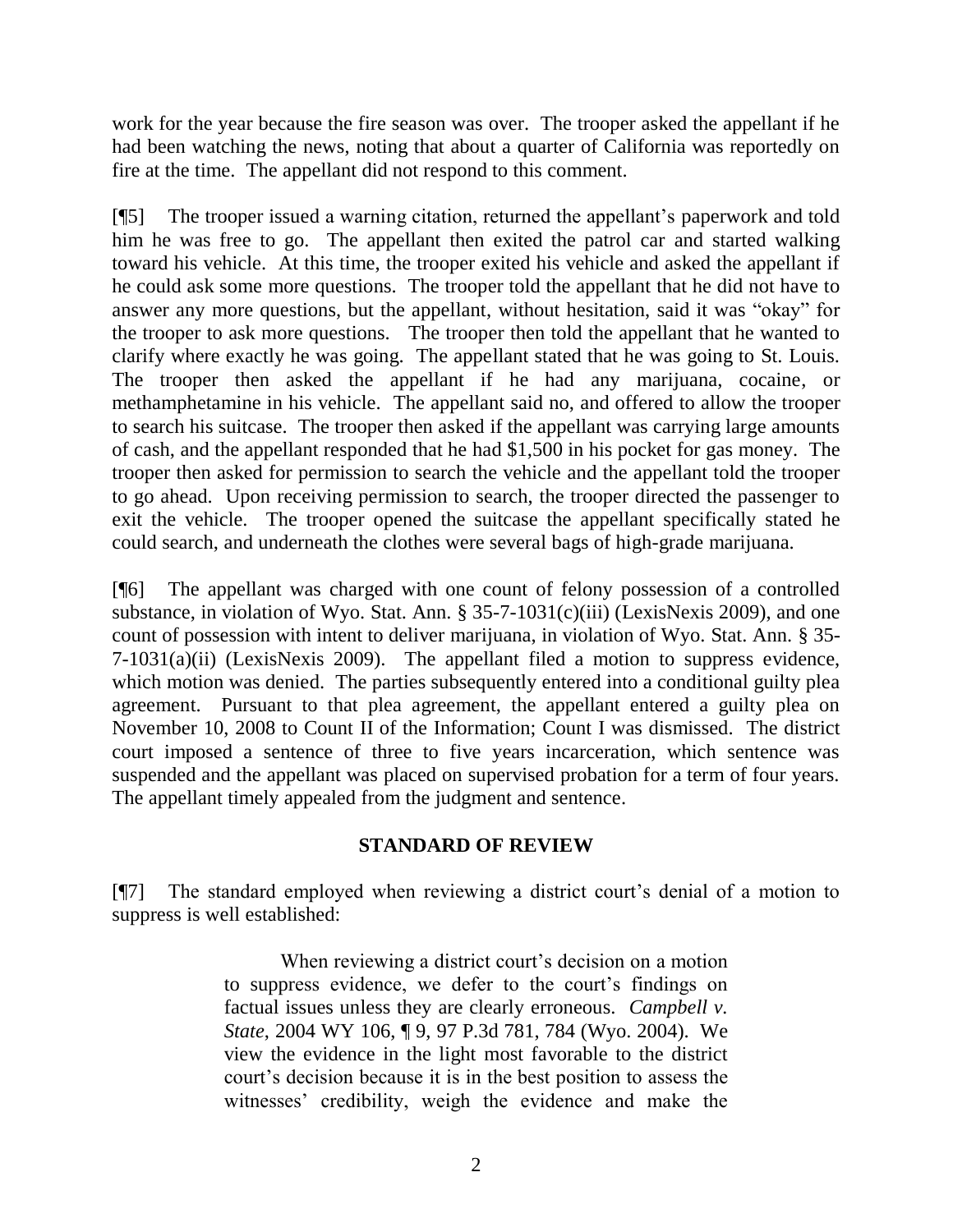necessary inferences, deductions and conclusions. *Id.* The constitutionality of a particular search and seizure, however, is a question of law that we review *de novo*. *Id.*

*Garvin v. State*, 2007 WY 190, ¶ 10, 172 P.3d 725, 728 (Wyo. 2007) (quoting *Hembree v. State*, 2006 WY 127, ¶ 7, 143 P.3d 905, 907 (Wyo. 2006)).

### **DISCUSSION**

[¶8] In this appeal, the appellant claims that the search of his vehicle was illegal inasmuch as it violated his rights under the Fourth Amendment to the United States Constitution and Article 1, § 4 of the Wyoming Constitution to be secure against unreasonable searches and seizures. Although the appellant mentions both our state and the federal constitutional provisions, and asserts that it "appears" that the Wyoming Constitution provides more protection than its federal counterpart, he fails to provide a "precise, analytically sound approach when advancing an argument to independently interpret the state constitution." *Vasquez v. State*, 990 P.2d 476, 484 (Wyo. 1999). Thus, we find it unnecessary to conduct a separate analysis under Article 1,  $\S 4$ <sup>2</sup>

[¶9] The appellant makes two arguments as to why the search of his vehicle was illegal. First, he contends that after he was issued a warning citation and told he was free to leave, the trooper"s further questioning resulted in custodial interrogation and he should have been "Mirandized" before being subjected thereto.<sup>3</sup> Second, he argues that the search of his vehicle was improper inasmuch as his consent thereto was not voluntary.

[¶10] With regard to when a suspect is subject to custodial interrogation, thus requiring *Miranda* warnings before further questioning, we have said the following:

> Custodial interrogation means questioning initiated by law enforcement officers after a person has been taken into custody or otherwise deprived of his freedom of action in any significant way. *Jelle v. State*, 2005 WY 111, ¶ 14, 119 P.3d 403, 408 (Wyo. 2005). In resolving the custodial status of a suspect we consider "whether a reasonable man

 $\overline{a}$ 

 $2$  We have previously said in cases such as this, "we do not perceive any difference between the independent protection provided to [the appellant] under the Wyoming Constitution and that provided by the Fourth Amendment." *O'Boyle v. State*, 2005 WY 83, ¶ 45, 117 P.3d 401, 414 (Wyo. 2005).

<sup>3</sup> *Miranda v. Arizona*, 384 U.S. 436, 444, 86 S.Ct. 1602, 1612, 16 L.Ed.2d 694 (1966), requires that a person who is being questioned while in custody first be advised that he "has the right to remain silent, that anything he says can be used against him in a court of law, that he has the right to the presence of an attorney, and that if he cannot afford an attorney, one will be appointed for him prior to any questioning if he so desires." *Bhutto v. State*, 2005 WY 78, ¶ 11, 114 P.3d 1252, 1258 (Wyo. 2005) (quoting *Dickerson v. United States*, 530 U.S. 428, 435, 120 S.Ct. 2326, 2331, 147 L.Ed.2d 405 (2000)).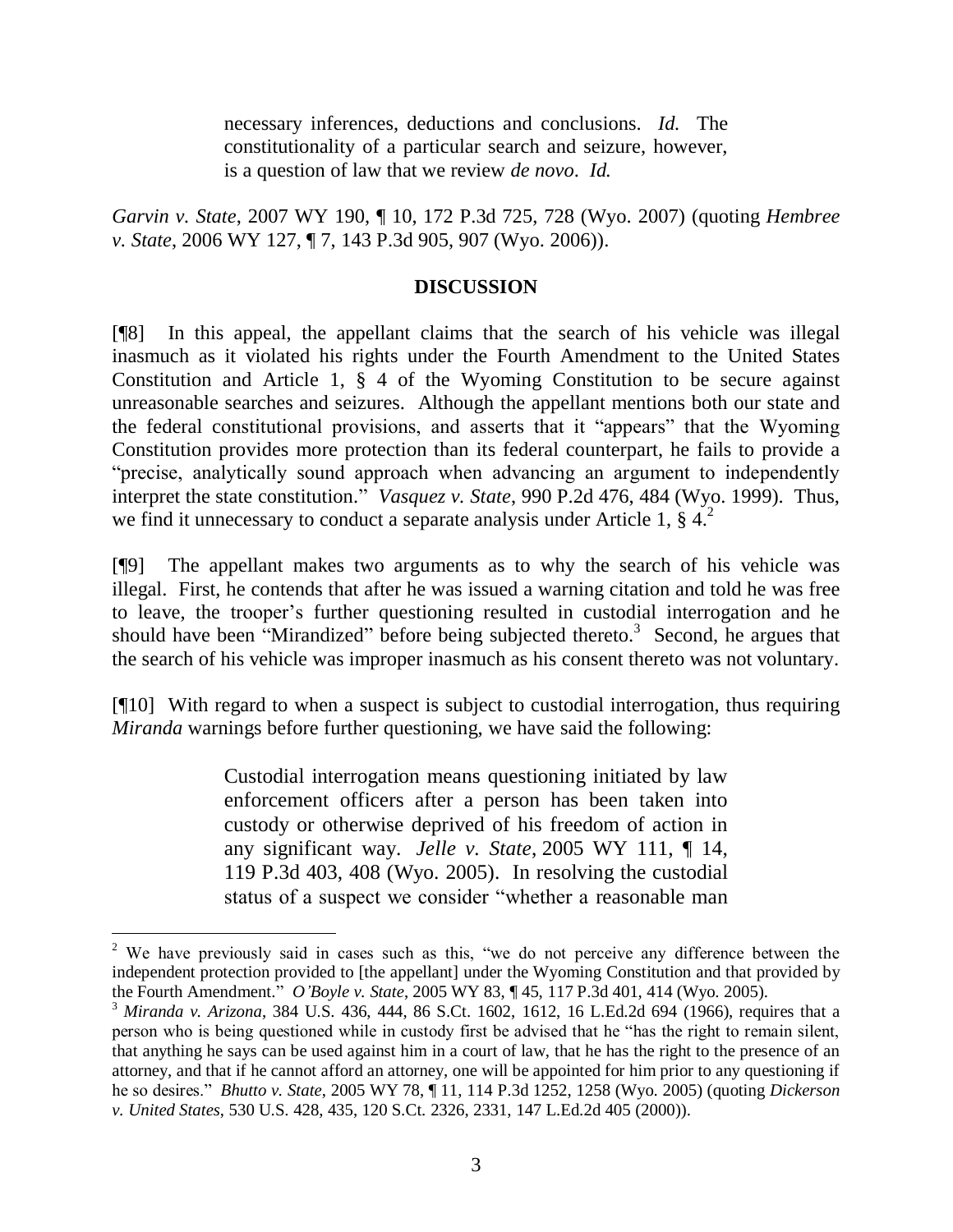in [the suspect"s] position would have considered himself to be in police custody." *Gompf v. State*, 2005 WY 112, ¶ 31, 120 P.3d 980, 988 (Wyo. 2005). General on-the-scene questioning as to facts surrounding a crime is not "custodial interrogation," nor are statements volunteered freely without compelling influences. *Id.* We consider the totality of the circumstances when determining whether a suspect was in custody when questioned. *Id.* Several factors are relevant to the determination:

> Among these are: (1) whether a suspect is questioned in familiar or neutral surroundings; (2) the number of police officers present; (3) the degree of physical restraint and whether it is comparable to those associated with a formal arrest; and (4) the duration and character of the interrogation. *See* 2 Wayne R. LaFave, Jerold H. Israel and Nancy J. King, *Criminal Procedure* § 6.6(c) at 527 (2nd ed. 1999); *see also Wunder* [*v. State*], 705 P.2d [333,] 335 [(Wyo. 1985)].

*Jelle,* ¶ 14, 119 P.3d at 408.

*Barnes v. State*, 2008 WY 6, ¶ 14, 174 P.3d 732, 736-37 (Wyo. 2008). We have also said that the following considerations may be relevant in some cases:

> The nature of the interrogator, the nature of the suspect, the time and place of the interrogation, the progress of the investigation at the time of the interrogation, whether the suspect is informed that his detention would not be temporary, and the elapsed amount of time between questioning and the arrest may be important factors as well.

*Jelle v. State*, 2005 WY 111, ¶ 14, 119 P.3d 403, 408 (Wyo. 2005).

[¶11] The appellant does not analyze whether the trooper"s further questioning was custodial in nature using the above-listed factors. Instead, he argues that it "appears that the [appellant] never truly felt that he was free to leave at any time after the issuance of the citation, especially true when the Trooper noted in his probable cause affidavit that he had already made up his mind that the [appellant] was transporting illegal drugs prior to following the [appellant] to the vehicle and requesting to ask additional questions." This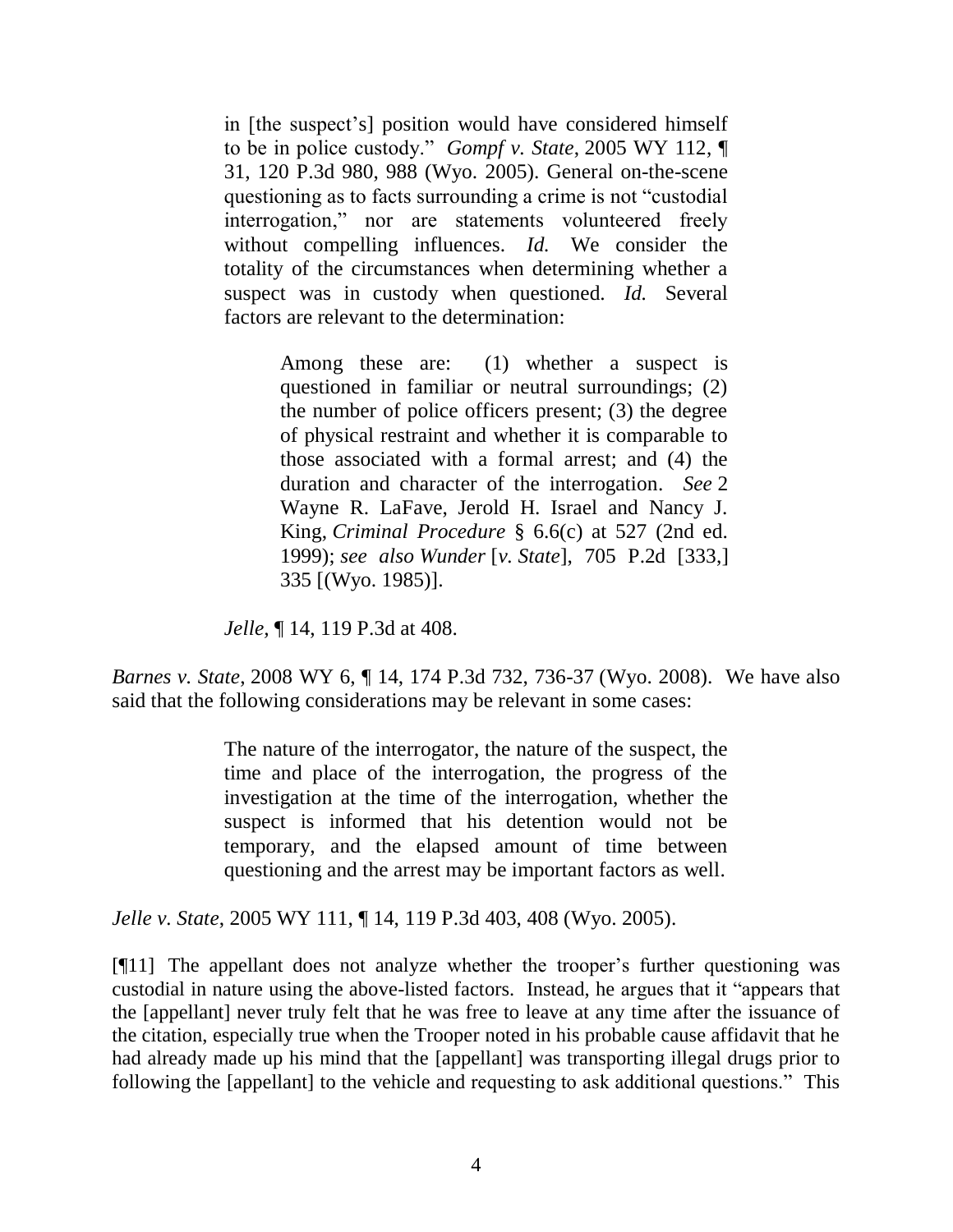argument is inadequate for two reasons. First, as noted above, we evaluate the nature of police interrogation using an objective "reasonable man" standard. *See supra* ¶ 10. Thus, the subjective beliefs or feelings of neither the trooper nor the appellant are relevant to the question of whether particular interrogation was custodial. We have said "[t]he Court has been unwilling to entertain Fourth Amendment challenges based on the actual motivations of individual officers and has held unanimously that "[s]ubjective intentions play no role in ordinary, probable-cause Fourth Amendment analysis."" *Damato v. State*, 2003 WY 13, ¶ 10, 64 P.3d 700, 705 (Wyo. 2003) (quoting *Whren v. United States*, 517 U.S. 806, 813, 116 S.Ct. 1769, 1774, 135 L.Ed.2d 89 (1996)); *see also Marinaro v. State*, 2007 WY 123, ¶ 11 n.3, 163 P.3d 833, 836 n.3 (Wyo. 2007).

[¶12] Secondly, our precedent on this issue leads us to conclude that the questioning here, under these circumstances, was not custodial in nature. For example, in *Jelle v. State*, the defendant was suspected of providing lethal mushrooms to another individual resulting in that person's death. 2005 WY 111, ¶ 3, 119 P.3d. at 405. The defendant was observed leaving a residence and then followed and stopped in an alley by a group of police officers in three vehicles. Three of the four officers present questioned the defendant at different times concerning his involvement in providing the lethal mushrooms. *Id.* at  $\P$  5-10, at 406-07. The questioning lasted approximately thirty minutes. *Id.* at  $\P$  11, at 407. Additionally, although the officers stated that they told the defendant he was free to leave and did not have to answer questions, the defendant testified at the suppression hearing that the officers did not tell him he could leave, but instead specifically instructed him that he could not leave until they were done asking their questions. *Id.* 

[¶13] In concluding that no *Miranda* warning was required because the appellant was not in custody, we made a number of observations concerning the nature of the encounter. *Id.* at  $\P$  17-18, at 409-10. We noted the following: the encounter occurred in neutral territory, in an area where the appellant had been before and with which he was familiar, the appellant only noticed three officers at the scene, and at no time did the officers use "mass presence" to intimidate the appellant; no team or tandem interrogation took place; the questioning occurred in a public place in broad daylight; the appellant"s car was not "blocked in" by the detectives' cars and he was able to drive away at the end of the encounter; the appellant was informed that he was not under arrest and that he did not have to talk to the officers; the detectives were in plain clothes and immediately identified themselves as police officers; the entire encounter lasted less than thirty minutes; there were no threats, raised voices, or weapons drawn; and the appellant was not arrested or restrained. *Id.*

[¶14] Comparing the facts and circumstance presented here to those described in *Jelle*  leads us to conclude that a reasonable person in the appellant's position would not have considered himself in police custody. When the trooper re-initiated questioning, the appellant had been advised he was free to go and was on his way back to his vehicle, the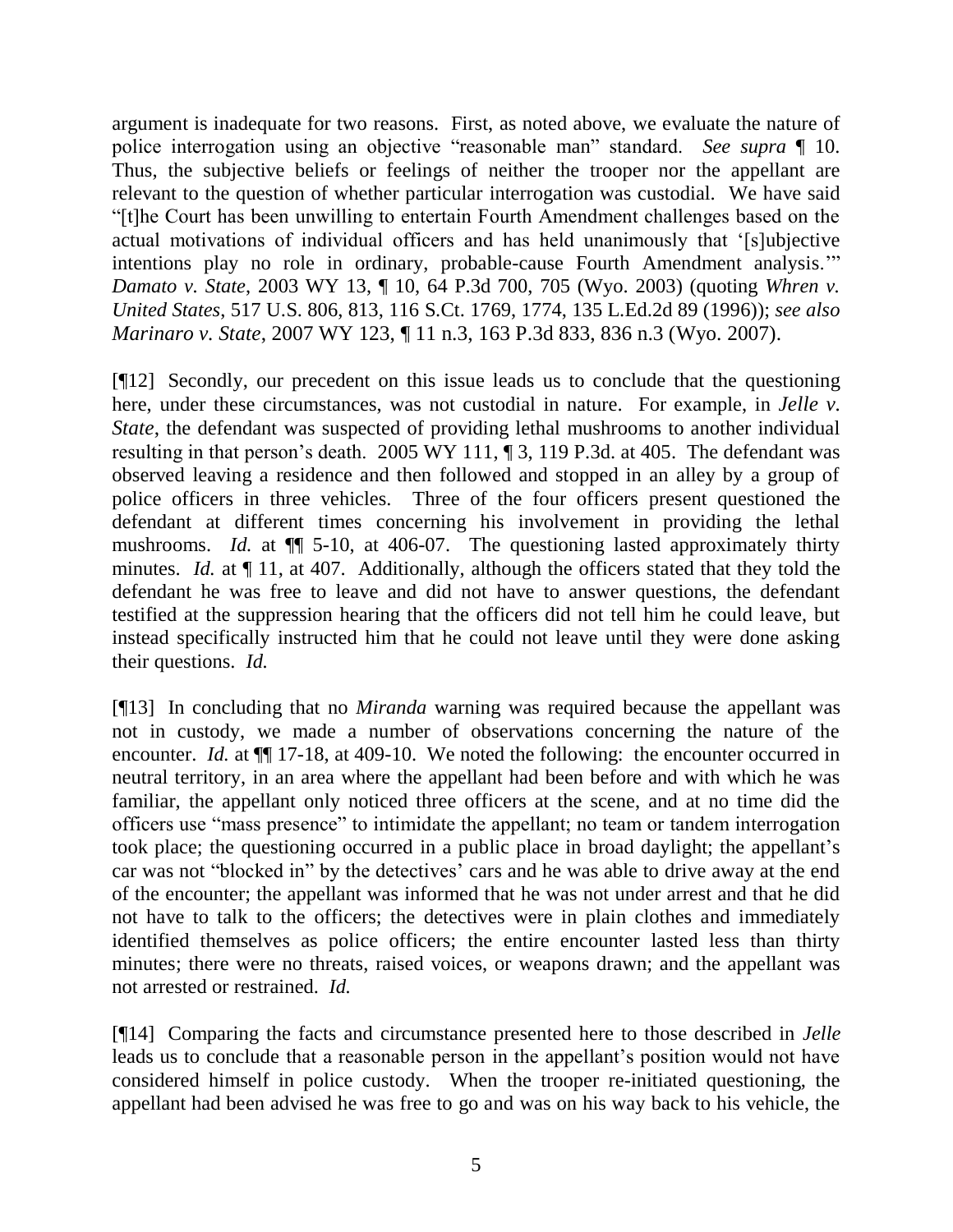trooper was the only police officer present, the appellant was in no way restrained, the trooper informed the appellant that he did not have to answer additional questions, and the total time of questioning was relatively brief. Therefore, the trooper was not required to give *Miranda* warnings before further questioning.

[¶15] We turn now to the appellant"s second issue: whether his consent to the search of his vehicle was valid.<sup>4</sup> Although consent is a well-recognized exception to the warrant requirement, consent must be voluntary in order for it to be effective.

> [A] waiver of constitutional rights under our constitution must appear by clear and positive testimony, and, if a search or seizure is based upon the proposition that consent was given, there should be no question from the evidence that consent was "really voluntary and with a desire to invite search [or seizure], and not done merely to avoid resistance." Acquiescence and nonresistance have not been deemed sufficient under Wyoming law to establish consent.

*O'Boyle v. State*, 2005 WY 83, ¶ 38, 117 P.3d 401, 412 (Wyo. 2005) (citations omitted). When addressing whether consent is voluntary under the Fourth Amendment, we have said:

> In determining whether a warrantless search was justified by a valid consent, we inquire "into the "voluntariness" of the consent in light of the "totality of the circumstances"" of the particular case. Some of the factors that a court may consider in determining whether the consent was voluntary include: the way the law enforcement officer phrased the request for permission to search; whether the officer told the individual that he could refuse the request; and the presence of other coercive factors. We must consider all the circumstances surrounding the encounter to determine whether a reasonable person would have felt "free to decline the officers' requests

 $\overline{a}$ 

<sup>&</sup>lt;sup>4</sup> In many Fourth Amendment cases, our analysis includes a discussion of whether the officer had reasonable suspicion of criminal activity justifying expanding the scope of questioning and eventual search of a vehicle. *See Marquez-Guitierrez v. State,* 2007 WY 155, ¶¶ 15-21, 167 P.3d 1232, 1235-37 (Wyo. 2007); *Negrette v. State*, 2007 WY 88, ¶¶ 19-22, 158 P.3d 679, 684-85 (Wyo. 2007); *O'Boyle*, 2005 WY 83, ¶¶ 23-33, 117 P.3d at 408-11; *Damato*, 2003 WY 13, ¶¶ 13-26, 64 P.3d at 706-10. We find such an undertaking unnecessary here because the appellant does not argue that the trooper lacked reasonable suspicion of criminal activity, because of the limited scope of the questioning by the trooper, and because the appellant consented to the questioning and search. *See Marinaro*, 2007 WY 123, ¶ 12, 163 P.3d at 836.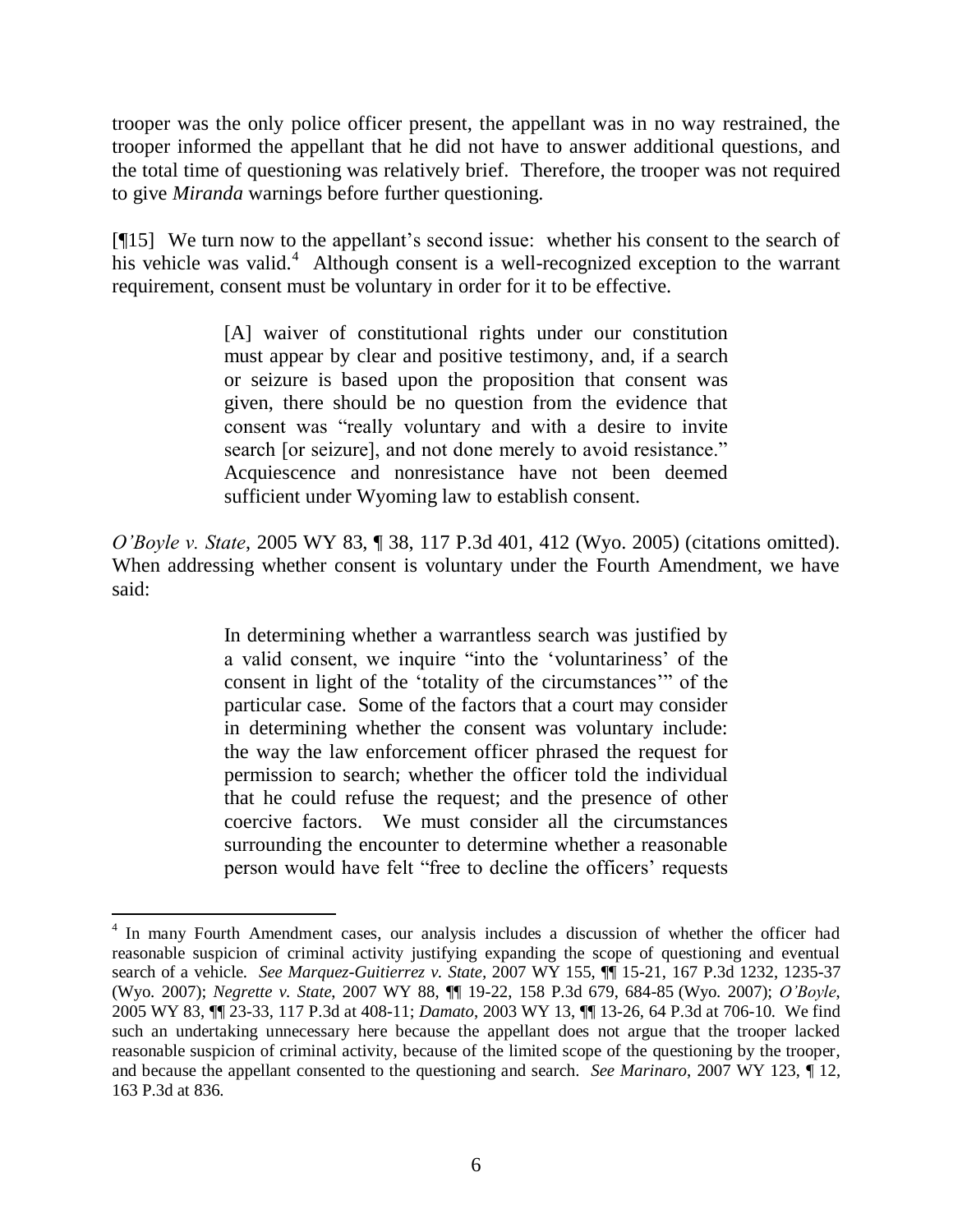or otherwise terminate the encounter." No single factor is determinative when we are ascertaining whether a seizure occurred.

*Grant v. State*, 2004 WY 45, ¶ 22, 88 P.3d 1016, 1021 (Wyo. 2004) (citations omitted).

[¶16] In this case, the trooper testified at the suppression hearing that when he asked the appellant if he could ask him more questions, the appellant immediately responded that it was "okay." Also, the trooper testified that when he asked the appellant if he was in possession of any illegal drugs, the appellant responded in the negative and offered to allow the trooper to check his suitcase. Then, when the trooper asked for permission to search, the appellant said "go ahead."

[¶17] The appellant does not dispute the officer"s testimony in this regard, but instead claims that "no reasonable person would have felt free to leave" under the circumstances and therefore his consent to the search of his vehicle could not have been voluntary. To support this contention, he cites to *O'Boyle v. State*, where we found that a suspect's consent to search his vehicle was not voluntary. 2005 WY 83, ¶ 38, 117 P.3d at 412. However, in *O'Boyle*, the officer asked more than thirty "intrusive" and "repetitive" questions largely unrelated to the traffic stop; there were two troopers and a drug dog on the scene; and O"Boyle was never informed he did not have to answer any of the questions or that he was free to leave. *Id.* at  $\P$  63, at 419.

[¶18] The State contends that because of the factual difference, *O'Boyle* should not control here, and instead argues that two recent cases are more on-point. In the first case, *Marquez-Guitierrez v. State*, 2007 WY 155, 167 P.3d 1232 (Wyo. 2007), after two officers separately questioned the defendant and the driver of the vehicle about the nature of their trip, the driver was issued a warning ticket, his paperwork was returned, and he was told they could be on their way. *Id.* at  $\P$  6-8, at 1234. As the driver was returning to his vehicle, the trooper stopped him and asked if he could ask a few more questions. *Id.*  at ¶ 9, at 1234. The trooper asked if he could search the vehicle and told the driver that a dog would be there soon to "take a quick sniff" and then they would be on their way. *Id.*  The driver consented. *Id.* Approximately thirty-three minutes after the vehicle was pulled over, the drug dog arrived and indicated the presence of drugs in the vehicle. *Id.* at ¶ 11, at 1235. On appeal, we rejected the argument that the consent was not voluntary. *Id.* at  $\P$  23-24, at 1237. To support our decision, we noted that the trooper told the appellant that he was free to go, that the trooper had returned the paperwork, that the trooper was easy-going and non-threatening, and that the driver had testified that he did not feel coerced or intimidated into giving consent. *Id.* at ¶ 24, 1237-38.

[¶19] The other case cited by the State is *Marinaro v. State*, 2007 WY 123, 163 P.3d 833 (Wyo. 2007). There, the driver was issued a warning ticket, his paperwork was returned, and he was told he could leave and to "have a safe trip." *Id.* at  $\P$  4, at 834. The trooper